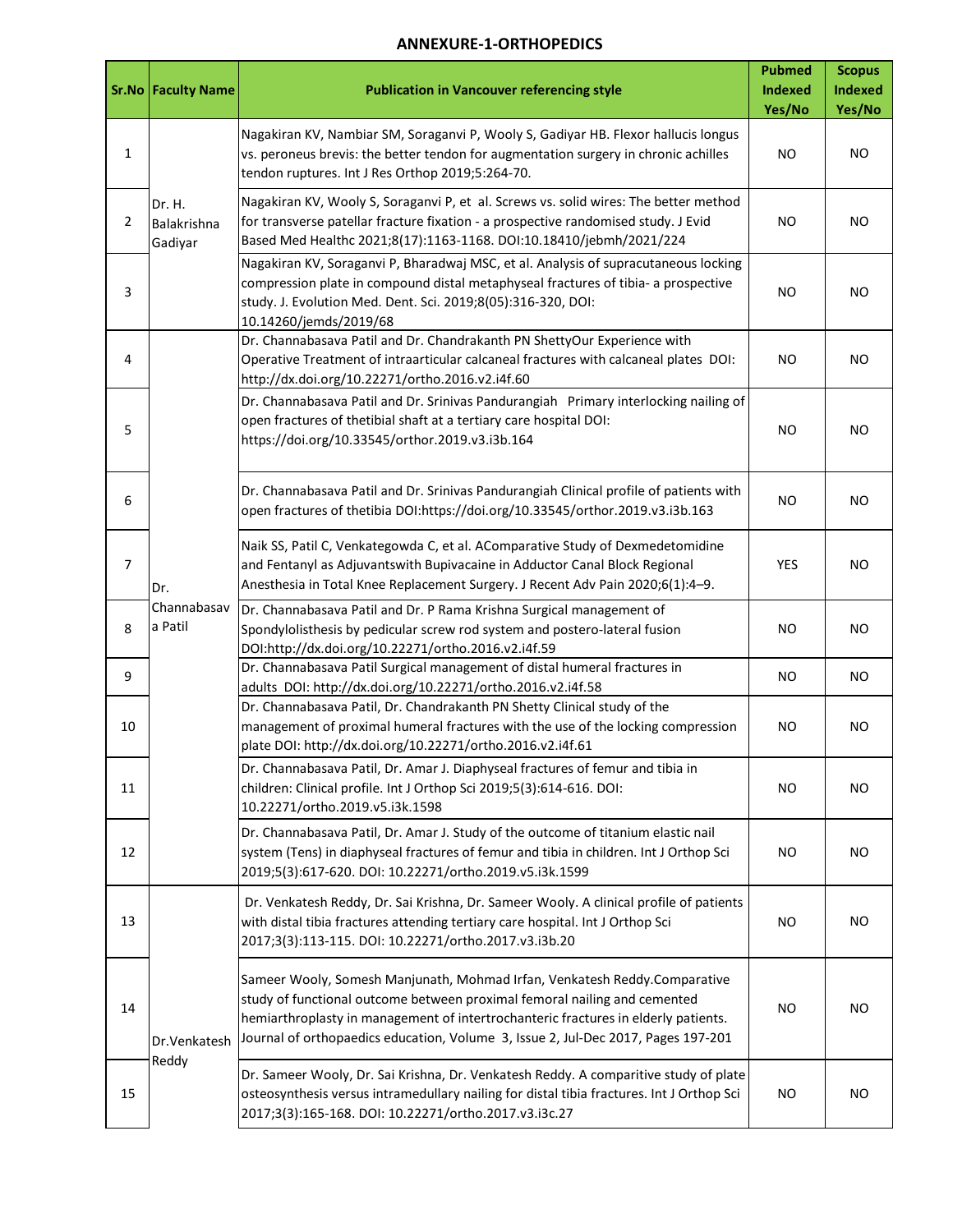|    | <b>Sr.No Faculty Name</b> | <b>Publication in Vancouver referencing style</b>                                                                                                                                                                                                                                                                                                                   | <b>Pubmed</b><br>Indexed<br>Yes/No | <b>Scopus</b><br><b>Indexed</b><br>Yes/No |
|----|---------------------------|---------------------------------------------------------------------------------------------------------------------------------------------------------------------------------------------------------------------------------------------------------------------------------------------------------------------------------------------------------------------|------------------------------------|-------------------------------------------|
| 16 |                           | Functional outcome Analysis of Trans Foraminal umbar interbody fusion using<br>transpadicle screws and rods in the management of symptomatic lumbar<br>spondylolisthesis and spondylolysis. Internal national Journal of Scientific Research.<br>Intern National. Vol-9,,2020                                                                                       | ΝO                                 | <b>NO</b>                                 |
| 17 |                           | Soraganvi P, Nagakiran KV, Raghavendra-Raju RP, Anilkumar D, Wooly S, Basti BD,<br>Janakiraman P. Is Platelet-rich Plasma Injection more Effective than Steroid Injection<br>in the Treatment of Chronic Plantar Fasciitis in Achieving Long-term Relief? Malays<br>Orthop J. 2019 Nov;13(3):8-14. doi: 10.5704/MOJ.1911.002. PMID: 31890104;<br>PMCID: PMC6915312. | yes                                | NO.                                       |
| 18 |                           | Soraganvi Prasad1, Raju Raghavendra R.P.2, Wooly Sameer3, Mohmad Irfan<br>Nagnur4: Functional Outcome of Surgically Treated Displaced Middle Third Clavicle<br>Shaft Fracture ; Journal of Orthopaedic Education Volume 4 Number 3, September -<br>December 2018                                                                                                    | NO                                 | ΝO                                        |
| 19 |                           | Soraganvi PC, Raghavendra R, Ramakanth R. "unusual presentation of eumycetoma"<br>; annals of health science, june;2017.                                                                                                                                                                                                                                            | NO.                                | <b>NO</b>                                 |
| 20 | Dr. Prasad S              | Soraganvi PC, Anand-Kumar BS, Rajagopalakrishnan R, Praveen-Kumar BA. Anterior<br>Knee Pain after Tibial Intra-medullary Nailing: Is it Predictable? Malays Orthop J.<br>2016 Jul;10(2):16-20. doi: 10.5704/MOJ.1607.004. PMID: 28435556; PMCID:<br>PMC5333649.                                                                                                     | <b>YES</b>                         | YES                                       |
| 21 |                           | C.S.Prasad, N.B.S. Gowda, R. Ramakanth, A.S.Gawaskar ; effectiveness of platelet rich<br>plasma injection compared with steroid injection in treatment of lateral epicondylitis;<br>the bone and joint, orthopaedic procedings; june 17, 2016                                                                                                                       | <b>NO</b>                          | <b>NO</b>                                 |
| 22 |                           | Nagakiran K, Nambiar Sudeep, Soraganvi Prasad, Wooly Sameer, Gadiyar H.B;<br>Flexor hallucis longus vs. peroneus brevis: the better tendon for augmentation<br>surgery in chronic achilles tendon ruptures. International Journal of Research in<br>Orthopaedics, 2019.                                                                                             | <b>NO</b>                          | ΝO                                        |
| 23 |                           | K.V Nagakiran, Soraganvi Prasad, Bharadwaj, N Sudeep, B, Gadiyar. Analysis of<br>supracutaneous locking compression plate in compound distal metaphyseal fractures<br>of tibia- a prospective study. Journal of Evolution of Medical and Dental<br>Sciences.2019; 8. 316-320.                                                                                       | <b>NO</b>                          | ΝO                                        |
| 24 |                           | R.P. Raghavendra Raju1, Prasad Soraganvi2, Avvaru Jyosthna3, S. Sharath Kumar4,<br>Somesh Manjunath; Efficacy of two Versus three Drug Regimen in Induction of<br>Remission in Early Active Rheumatoid Arthritis: A Comparative Study. Journal of<br>orthopaedic education 2019; Jan-Apr; Vol 5(1)                                                                  | <b>NO</b>                          | <b>NO</b>                                 |
| 25 |                           | Kumar BS, Soraganvi P, Satyarup D. Treatment of Middle Third Humeral Shaft<br>Fractures with Anteromedial Plate Osteosynthesis through an Anterolateral<br>Approach. Malays Orthop J. 2016 Mar;10(1):38-43. doi: 10.5704/MOJ.1603.007.<br>PMID: 28435545; PMCID: PMC5333701                                                                                         | YES                                | <b>YES</b>                                |
| 26 |                           | Ramakanth Rajagopalakrishnan, Prasad Soraganvi, Balaji Douraiswami, P.<br>Velmurugesan, S. Muthukumar. ; Is articular cartilage reconstruction feasible in OTA-<br>C2,C3 comunited patellar fractures? - a prospective study of methodical reduction<br>and fixation. 10.1016/j.jajs.2016.06.001                                                                    | NO                                 | YES                                       |
| 27 |                           | Nagakiran K.V, Soraganvi P, Uma M.A, Sudeep P.M, Bharadwaj MSC. An analysis of<br>functional outcome following tendon augmentation surgeries in patients presenting<br>with steroid-induced tendo achilles rupture and spontaneous tendo achilles ruptures.<br>Indian J Orthop Surg. 2018;4(4):394-401.                                                             | No                                 | No                                        |
| 28 |                           | Nagakiran KV, Soraganvi P, Bharadwaj MSC, et al. Analysis of supracutaneous locking<br>compressionplate in compound distal metaphyseal fractures of tibia- a prospective<br>study. J. Evolution Med. Dent. Sci. 2019;8(05):316-320, DOI:<br>10.14260/jemds/2019/68                                                                                                  | No                                 | No                                        |